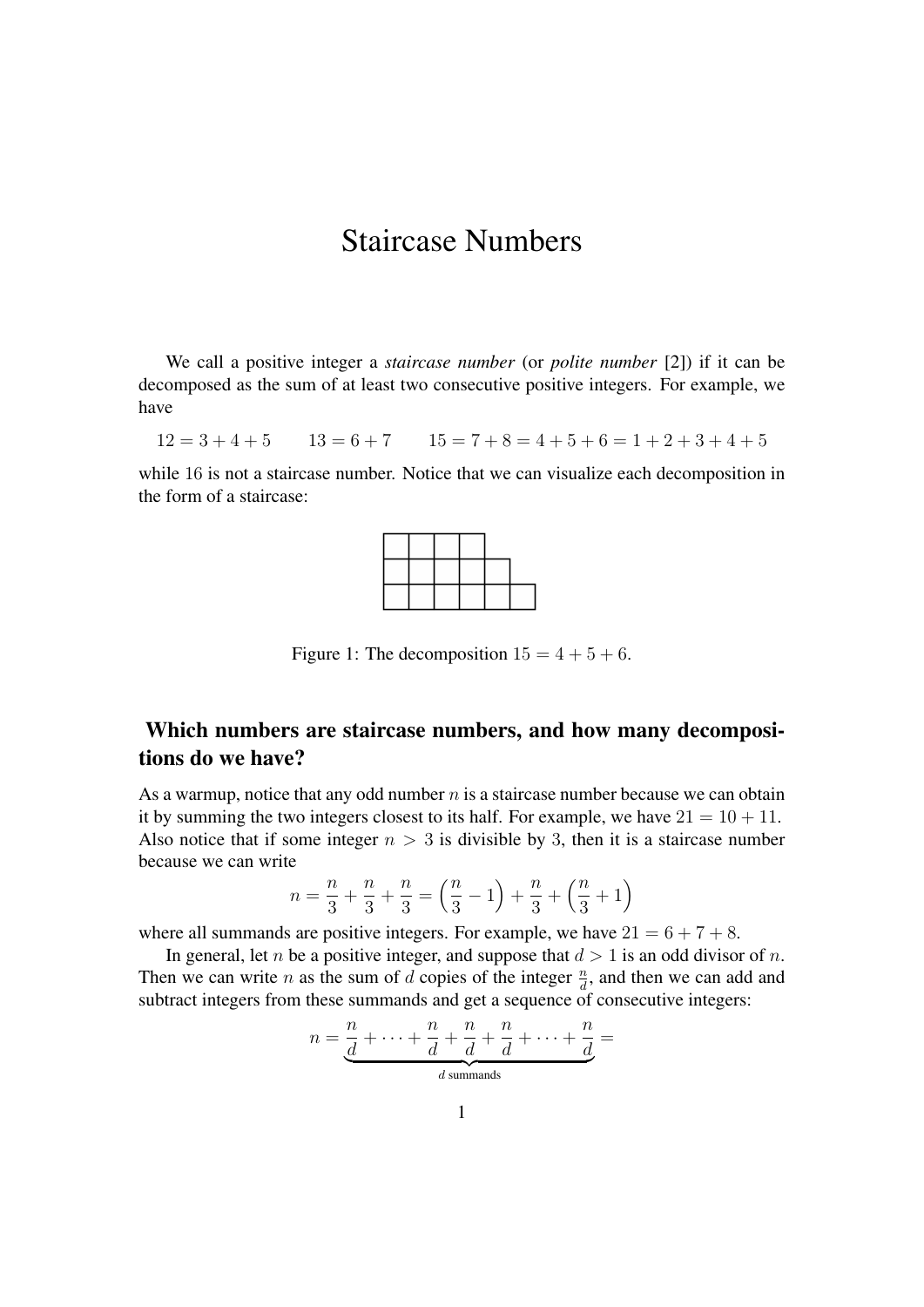$$
= \underbrace{\left(\frac{n}{d}-\frac{d-1}{2}\right)+\cdots+\left(\frac{n}{d}-1\right)+\frac{n}{d}+\left(\frac{n}{d}+1\right)\cdots+\left(\frac{n}{d}+\frac{d-1}{2}\right)}_{d \text{ summands}}.
$$

If the smallest integer in the above decomposition, namely  $\frac{n}{d} - \frac{d-1}{2}$  $\frac{-1}{2}$ , is at least 1, then we have obtained a valid decomposition of  $n$  as a staircase number with an odd number of terms. For example, considering  $n = 15$  and  $d = 3$ , we obtain  $15 = 4 + 5 + 6$ .

If  $\frac{n}{d} - \frac{d-1}{2} = 0$ , then we can remove this summand and get a valid decomposition of n as a staircase number with an even number of terms. For example,  $n = 10$  and  $d = 5$ gives

$$
10 = 2 + 2 + 2 + 2 + 2 = 0 + 1 + 2 + 3 + 4 = 1 + 2 + 3 + 4.
$$

If  $\frac{n}{d} - \frac{d-1}{2} = -s$  for some positive integer s, then we can remove from the decomposition all integers from  $-s$  to s included (this does not alter the total sum) and then we obtain a valid decomposition of  $n$  as a staircase number with an even number of terms. For example, considering  $n = 14$  and  $d = 7$ , we obtain

$$
14 = 2 + 2 + 2 + 2 + 2 + 2 + 2 = (-1) + 0 + 1 + 2 + 3 + 4 + 5 = 2 + 3 + 4 + 5.
$$

So if  $d > 1$  is an odd divisor of n, then we have shown that n is a staircase number and we have explicitly constructed a decomposition.

It is not difficult to show that if we start with a different odd divisor of  $n$  greater than 1, then we obtain a different decomposition by applying the above construction. We deduce that we have at least as many decompositions as the number of odd divisors which are greater than 1. These are all the possible decompositions, as we can see by reversing the above procedure. Indeed, if we have a valid decomposition with an odd number  $d > 1$  of consecutive integers, then this is exactly the decomposition which we obtain from the above construction starting from  $d$ . On the other hand, if we have a valid decomposition with an even number of terms, and whose smallest summand is s, then we can insert summands as to have a sequence of an odd number  $d > 1$  of consecutive integers starting from  $-(s - 1) \le 0$ . Then this and also the initial decomposition that we had is what we obtain from the above construction starting from  $d$ . In summary, we have proven Sylvester's Theorem:

*The only positive integers which are not staircase numbers are the powers of* 2*. For a staircase number there are as many decompositions (a decomposition being the sum of at least two consecutive positive integers) as the number of odd divisors greater than* 1*.*

Notice that triangular numbers<sup>[1](#page-1-0)</sup> are in particular staircase numbers. As further reading we recommend [\[1\]](#page-2-1), where the authors determine those triangular numbers having

<span id="page-1-0"></span><sup>&</sup>lt;sup>1</sup>A triangular number is a positive integer which is the sum of all integers from 1 to  $n$  for some positive integer *n*. For example  $3 = 1 + 2$  and  $6 = 1 + 2 + 3$  are triangular numbers.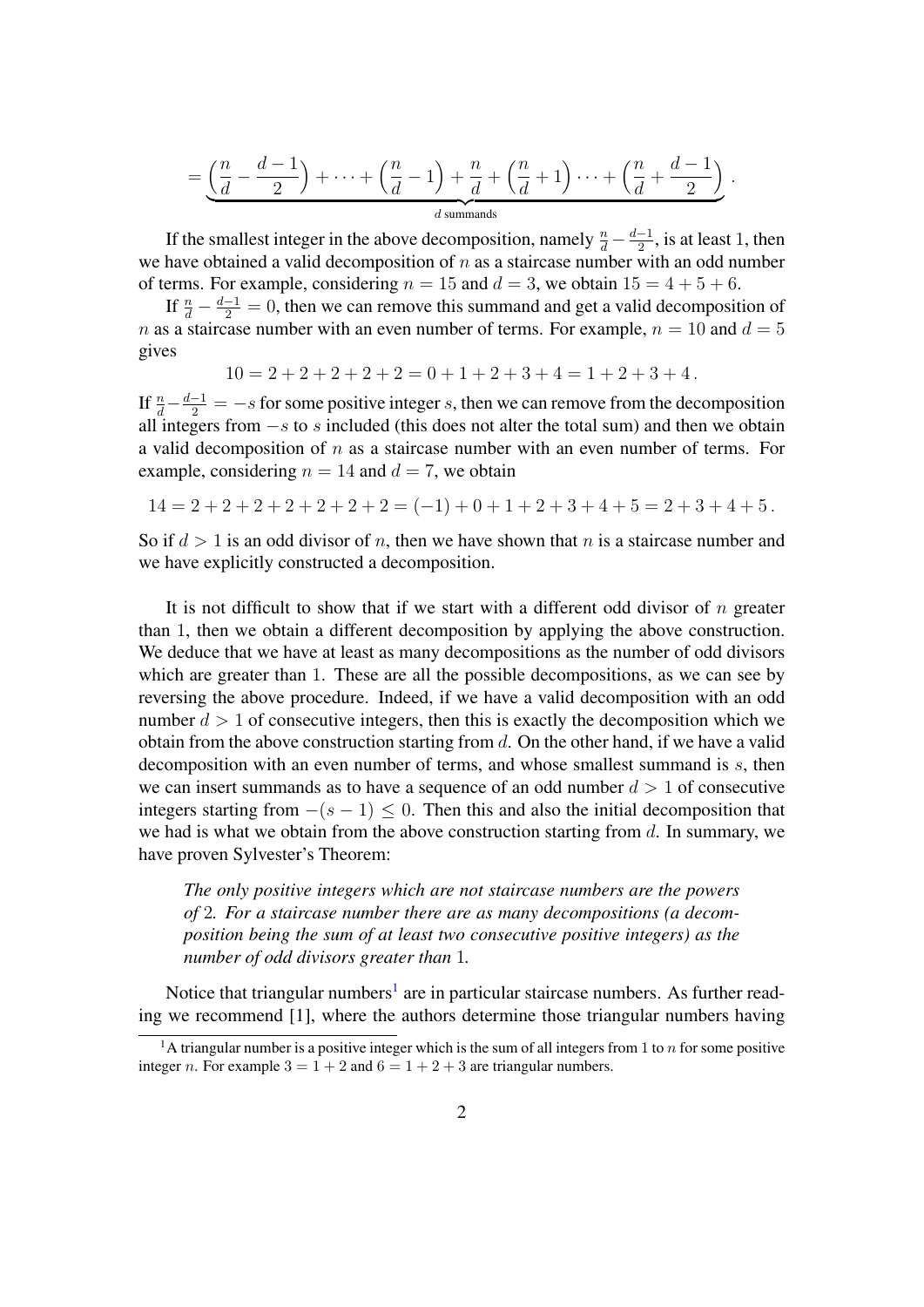exactly one decomposition as staircase numbers. Apart from these very special staircase numbers, the other ones are called *trapezoidal numbers* because they are the difference of two triangular numbers and hence they form visually an isosceles trapezoid, for example  $12 = (1 + 2 + 3 + 4 + 5) - (1 + 2) = 15 - 3$ .



Figure 2: The triangular number 15, with on top the triangular number 3.

#### Exercises for the reader

- 1. Prove that distinct odd divisors  $d > 1$  of some positive integer n give rise (with the construction that we have outlined) to different decompositions of  $n$  as a sum of positive consecutive integers.
- 2. Consider the decomposition of a positive integer  $n > 1$  as the product of powers of distinct primes (this is the prime factorization where we have multiplied together equal prime numbers). Prove a formula for the number of odd divisors of  $n$  greater than 1 which involves the exponents of the prime powers in the factorization.

# References

- <span id="page-2-1"></span>[1] Chris Jones and Nick Lord, *Characterising Non-Trapezoidal Numbers*, The Mathematical Gazette Vol. 83, No. 497 (Jul., 1999), pp. 262-263.
- <span id="page-2-0"></span>[2] Wikipedia contributors. *Polite number.* Wikipedia, The Free Encyclopedia, [https://en.wikipedia.org/wiki/Polite\\_number](https://en.wikipedia.org/wiki/Polite_number), retrieved November 27, 2020.